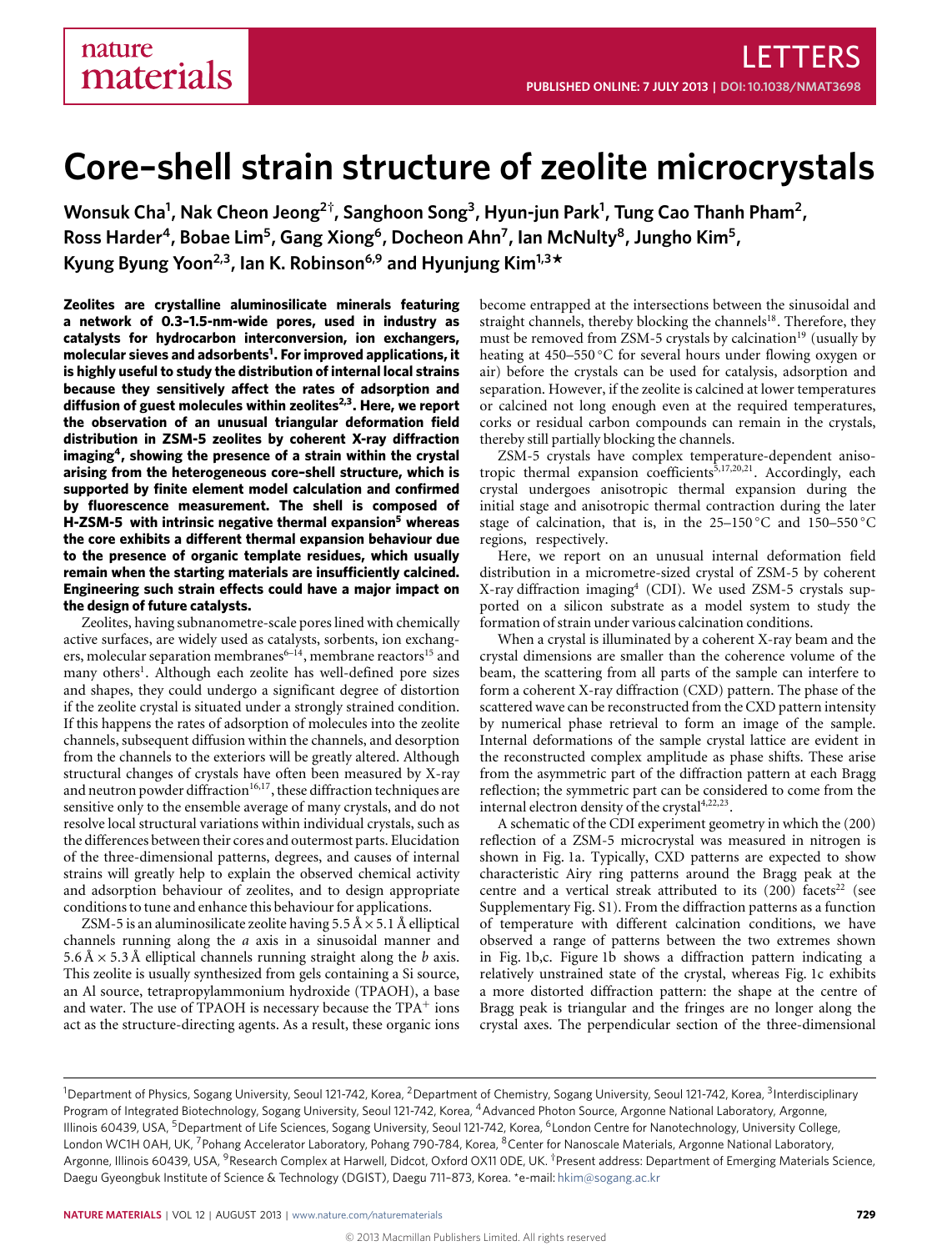# LETTERS **NATURE MATERIALS DOI:[10.1038/NMAT3698](http://www.nature.com/doifinder/10.1038/nmat3698)**



<span id="page-1-0"></span>**Figure 1** | **CXD patterns and three-dimensional image of a ZSM-5 zeolite crystal. a**, The geometry of a ZSM-5 zeolite microcrystal attached to a silicon wafer in the CDI experiment. The momentum transfer wavevector **Q** for (200) Bragg reflection, determined by the direction of incident and scattered X-rays, is shown. **b**, Diffraction pattern of a ZSM-5 crystal before heating measured by a CCD detector in the geometry shown in **a**. **c**, The same crystal after heating to 200 ◦C. The insets in **b**,**c** show perpendicular views of the three-dimensional patterns. **d**, Three-dimensional real-space image of the ZSM-5 microcrystal reconstructed from three-dimensional CXD patterns by the phase retrieval algorithm. The projected images parallel to the *a*, *b* and *c* axes are shown. **e**, A typical SEM image of the sample along the *b* axis.

diffraction patterns at 90◦ (in the bottom-right panels in [Fig.](#page-1-0) [1b](#page-1-0),c for each case) do not show such distorted shape, implying that the distortions are mostly confined to the (020) plane of the crystal.

A phase retrieval algorithm was applied to the data to phase the measured diffraction patterns. We used error reduction and hybrid input–output methods $24$  with the restricted phase (because the phases are not changed beyond that range) and with finite supports as the real-space constraints. Once phased, the three-dimensional data were inverted to real space by Fourier transformation and a coordinate transformation. Further details are given in the Supplementary Information. In [Fig.](#page-1-0) [1d](#page-1-0), a 37.5% isosurface of the resulting density of the three-dimensional image of a ZSM-5 crystal (Si/Al∼130) in the triangular strained state is shown, and its shape is shown from several directions. The entire shape shows a close resemblance to the scanning electron microscope (SEM) image of a crystal with a more common (020) orientation from the same batch, shown in [Fig.](#page-1-0) [1e](#page-1-0).

The development of internal crystal strains, invisible to SEM, is the main focus of the present work. The inversion of the data to a complex density function also yields a real-space phase value for every point in space, which we illustrate as a colour scale ranging from blue  $(-1 rad)$  to red  $(+1 rad)$ . The phase is interpreted quantitatively as a projection onto the momentum transfer **Q**-vector of the local displacement of the crystal from an ideal undistorted lattice<sup>[4](#page-4-3)</sup>. A phase of π/2 corresponds to a shift (along **Q**) of one-quarter of (200) lattice spacing, or 0.25 nm. [Figure](#page-2-0) [2](#page-2-0) shows the phase maps of the crystals from the same batches intersecting through its centre as a function of temperature with different calcination conditions. The positive phase (red) indicates displacement along **Q** whereas the negative phase (blue) that in the opposite direction. In the crystals calcined at 450 ◦C for 3 h and 12 h, initially unstrained, they begin to strain at 100 ◦C and reach a maximum at 200 ◦C. The maximum strain component is seen with a total phase excursion of 1.8 radians, corresponding to a total displacement of about 29% of ZSM-5 (200) spacing, that is, 0.29 nm. This means that the spatial derivative of displacement along the entire size ( $\sim$ 2.0 µm) of the crystal is  $\sim$ 10<sup>-4</sup>. In the image at 200 ◦C, the edges of the sample are compressed but the centre part is expanded along Q||[200]. The deformation becomes smaller and more uniform with further increasing temperature. However, the crystals calcined at 550 ◦C (independent of time) do not show strong displacement evolution. Note that the development of the triangular strained state on heating was observed in almost all of the crystals independent of crystal size, aluminium concentration and the existence of copper atoms. Only the calcining temperature was found to affect this behaviour.

Even though calcining at 450 ◦C might leave a residue of the TPA inside the crystals, it is not clear how residual organic templates can give rise to the unusual and transient appearance of strained material inside the crystal. Therefore, we first measured the existence of the organic template residue by element analysis. The results in Supplementary Table S1 show that ZSM-5 crystals calcined at 550 ◦C do not contain any residual TPA whereas those calcined at 450 ◦C (independent of the calcination time) have minute amounts of nitrogen and carbon compounds. To find out where those residual organics are located, energy dispersive X-ray (EDX) spectroscopy and confocal fluorescence microscopy<sup>[25](#page-5-12)</sup> were employed. In EDX measurements, the crystals calcined at 550 ◦C and 450 ◦C for 3 h were found to contain residual organic template material. The relative atomic compositions measured at several positions of an individual crystal in Supplementary Fig. S2(a) calcined at  $550^{\circ}$ C and Supplementary Fig. S2(b) calcined at 450 ◦C are shown in Supplementary Tables S2 and S3, respectively. Among the composition of the organic templates, nitrogen was below the detection limit, but the carbon concentration was higher in the crystal calcined at 450 ◦C. In that sample, the centre part shows a slightly higher concentration of carbon. As the level of the absolute amount of carbon is very low, the distribution fluctuated from sample to sample.

On the basis of the observation above, fluorescence from organic templates (not completely decomposed) within ZSM-5 was measured by confocal fluorescence microscopy<sup>[25](#page-5-12)</sup>. The fluorescence from the crystal calcined at 450 °C is shown in Supplementary Fig. S3(a) (also in [Fig.](#page-4-5) [4d](#page-4-5)) in the range of 420–515 nm excited with a 405 nm laser. Owing to the very low concentration combined with the size of the crystal being close to the resolution limit, the fluorescence signal was very weak. The image obtained with the sum of 10 measurements shows an inhomogeneous density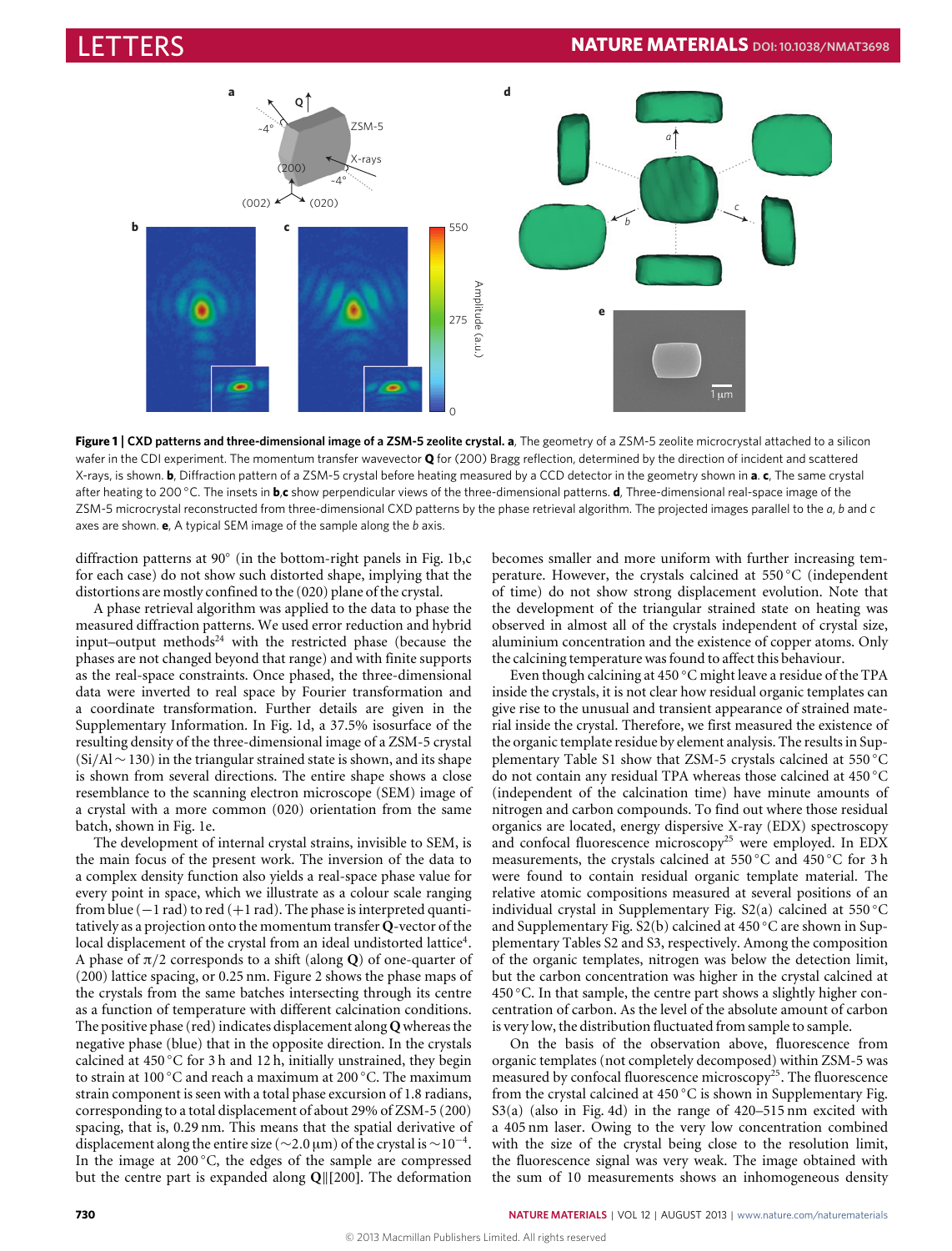# **NATURE MATERIALS** DOI:[10.1038/NMAT3698](http://www.nature.com/doifinder/10.1038/nmat3698) LETTERS AND THE RESEARCH OF THE RESEARCH OF THE RESEARCH OF THE RESEARCH OF THE RESEARCH OF THE RESEARCH OF THE RESEARCH OF THE RESEARCH OF THE RESEARCH OF THE RESEARCH OF THE RESEAR



<span id="page-2-0"></span>**Figure 2** | **Internal phase images depending on calcination condition as a function of temperature.** Lattice displacement is shown as a map of phase, intersecting through the centre part of the crystals down their *b* axis. The phase interpreted as the scalar product of the local deformation and the momentum transfer wavevector **Q** shows a marked change in the sample calcined at 450 ◦C. The triangular pattern appears at 200 ◦C and disappears with increasing temperature. However, this observation is not seen in the sample calcined at 550 °C. The colour scale represents a range of  $\pm 1$  radian corresponding to the displacement of ±0.160 nm. A positive value (red) means that the lattice moved in the same direction as **Q** whereas a negative value (blue) means that it moved in the opposite direction.

of organic materials; that is, the centre part is higher than the outer part. From the sample calcined at 550 ◦C, however, no fluorescence was detected.

To determine the effect of organic templates on the thermal expansion behaviour of ZSM-5, we applied high-resolution X-ray powder diffraction (HRPD) to as-synthesized ZSM-5 to compare the thermal expansion of calcined ZSM-5 (550 ◦C for 12 h and 450 ◦C for 3 h; curve A and B in [Fig.](#page-3-0) [3,](#page-3-0) respectively) with assynthesized material (before calcining; curve C). The HRPD data are shown in Supplementary Fig. S4. The variation of the lattice parameters of ZSM-5 along the *a*, *b*,*c* axes, and the unit-cell volume, are shown in [Fig.](#page-3-0) [3a](#page-3-0)–d (in vacuum), and [Fig.](#page-3-0) [3e](#page-3-0)–h (in nitrogen atmosphere), respectively. Differences in lattice parameter  $(\Delta d)$ are calculated with respect to the value of A at 25 °C for each condition. The overall behaviours of A and B are very similar, but C showed slope changes in thermal expansion. Along the *a* axis, curve A exhibits negative thermal expansion whereas curve C exhibits positive thermal expansion up to 300 ◦C (in vacuum) and 250 ◦C (in nitrogen) and negative thermal expansion thereafter. The lattice changes from curve B show a similar behaviour to the negative thermal expansion observed in A, but slightly positive thermal expansion is observed up to 150 ◦C. Along the *b* and *c* axes, thermal expansion behaviours for curve C do not show notable differences up to ∼350 ◦C in vacuum, whereas the slope changes from positive to negative at 250 ℃ in nitrogen. Note that in nitrogen the values from curves A and C approach the same values at 400 ◦C. This explains why triangular strain is released at 400 ◦C, shown in [Fig.](#page-2-0) [2.](#page-2-0)

All of the information above allows us to model the strain pattern and resulting X-ray diffraction patterns using finite element analysis (FEA). The process is described in detail in the Supplementary Information. We assume an inhomogeneous distribution of residual organic TPA template material within the crystal allowing the shape and area of distribution of residues, that is, without giving any spatial constraints. The imaged phase  $\varphi(\mathbf{r}) = \mathbf{Q} \cdot \mathbf{u}(\mathbf{r})$ , where  $\mathbf{u}(\mathbf{r})$  is the local displacement of the crystal from an ideal undistorted lattice at position **r** inside the sample, is sensitive to the *a* axis displacement only at the (200) reflection used, which is the direction with opposite sign in thermal expansion of ZSM-5 before and after calcination. The centre region, containing TPA, expands on heating, whereas the border regions contract.

The FEA results in [Fig.](#page-4-5) [4a](#page-4-5)–c simulated for  $200\degree C$  use effective thermal expansion coefficients derived from [Fig.](#page-3-0) [3:](#page-3-0)  $\alpha_a = -3.790 \times 10^{-6} \text{ K}^{-1}$  $\alpha_b = 3.392 \times 10^{-6} \text{ K}^{-1}$ and  $\alpha_c = -7.945 \times 10^{-7} \text{ K}^{-1}$  for the three principal axis directions of the sample after calcination at 550 °C in nitrogen, and  $\alpha_a = 7.246^{-6} \text{ K}^{-1}$ ,  $\alpha_b = 2.572 \times 10^{-6} \text{ K}^{-1}$  and  $\alpha_c = 3.390 \times 10^{-6} \text{ K}^{-1}$  for those before calcination. The detailed thermal expansion coefficients are shown in Supplementary Table S4. We modelled the crystal with its actual dimensions rigidly bonded to a silicon substrate. Further information can be obtained in the Supplementary Information. The simulation we found that worked was based on inhomogeneities of the expansion coefficients, best illustrated by the core–shell structure in [Fig.](#page-4-5) [4a](#page-4-5). The spatial distribution of organic templates shows a complete agreement with that obtained from the fluorescence mapping. It also agrees with the fact that the core has a positive coefficient whereas the shell has negative expansion. From the calculation with the intrinsic negative thermal expansion of ZSM-5 and positive thermal expansion of silicon, shown in [Fig.](#page-4-5) [4b](#page-4-5), a gradual change in displacement is obtained along the crystal with no evidence of triangular deformation. Differential thermal expansion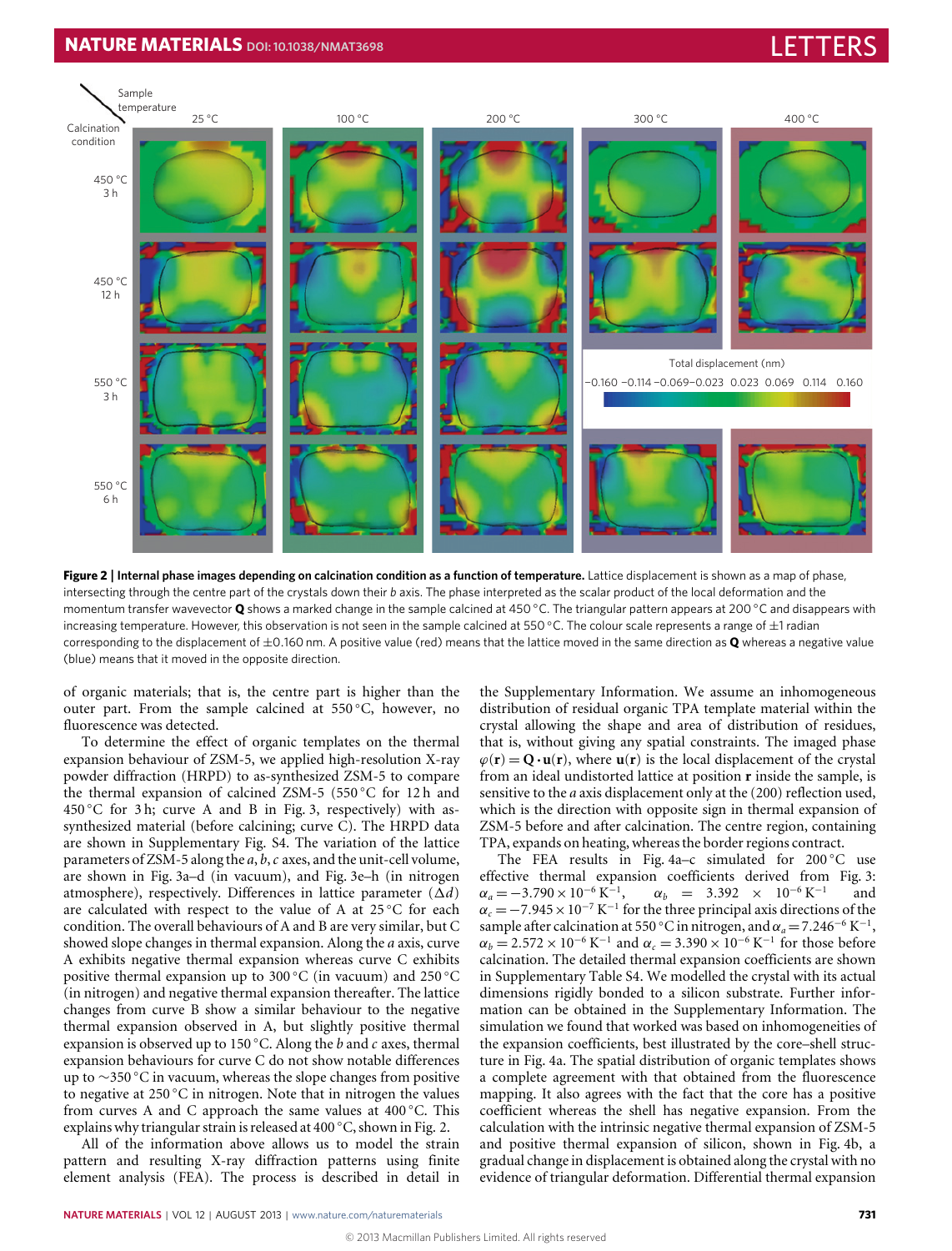

<span id="page-3-0"></span>**Figure 3** | **Measured thermal expansion behaviour of ZSM-5 calcined at 550** ◦**C (A), 450** ◦**C (B), and as-synthesized before calcination (C). a**–**h**, The change of lattice parameters of ZSM-5 along the *a*, *b* and *c* axes and the volume of the unit cell of ZSM-5 measured by HRPD experiments in vacuum (**a**–**d**) and in nitrogen atmosphere (**e**–**h**). The lattice difference (1*d*) is calculated by subtracting the value of A at 25 ◦C from the measured value at each temperature.

effects alone were unable to explain the observed structure. Owing to the positive expansion of the substrate, calculations with another combination of thermal expansion coefficients shown in [Fig.](#page-4-5) [4c](#page-4-5) did not obtain the observed displacement pattern. [Figure](#page-4-5) [4d](#page-4-5) is the same image shown in Supplementary Fig. S3(a) expanded by 1.6 times for comparison.

Other possible scenarios for explaining the unique triangular shape of strain patterns could be an inhomogeneous distribution of aluminium[26](#page-5-13). Evidence of variations of aluminium concentration between the rim and the centre of the crystals has been found in our samples by X-ray microfluorescence experiments (see Supplementary Fig. S5). This, together with the variation of the lattice parameter with aluminium content observed in ZSM-5 (ref. [21\)](#page-5-8), might give the core–shell structure and hence a similar strain pattern. However, it should not be dependent on the calcination conditions because changes in the 200–300 ◦C range are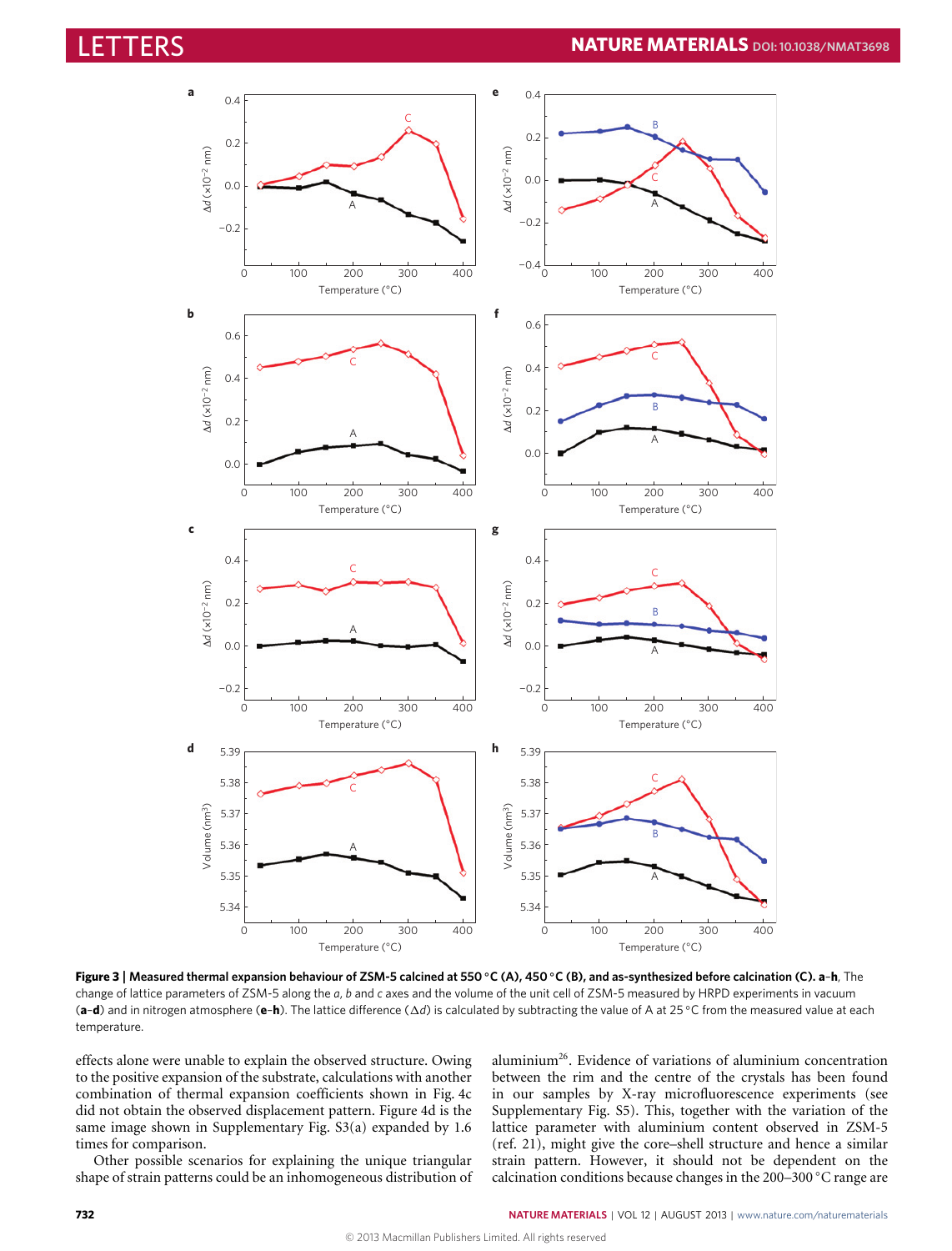

<span id="page-4-5"></span>**Figure 4** | **FEA simulation of displacement distribution at 200** ◦**C with core–shell structure and confocal fluorescence microscope image. a**, The best model that produces the triangular displacement distribution. The calculation was set to have the positive thermal expansion coefficient of the core and negative thermal expansion coefficient of the shell. The magnitude of vertical displacement shown agrees with that measured by CDI in Fig. 2. The colour scale bar indicates the amount of total displacement on a nanometre scale. Positive values shown in red mean that the point moves up, whereas negative values mean that the point moves down. **b**, The result due to the known intrinsic negative thermal expansion behaviour of ZSM-5 attached to a silicon substrate exhibits a gradual pattern, which does not agree with our experimental result. **c**, The same as model **a**, with exchanged thermal expansion coefficients of the core and the shell; the resultant pattern does not agree with observation. **d**, Localized residual templates detected with a confocal fluorescence microscope. Fluorescence in the range of 420–515 nm excited with a laser with 405 nm of wavelength shows an inhomogeneous distribution that allows modelling with FEA. The white solid line indicates the edge of the crystal and the rainbow-coloured scale bar shows the fluorescence intensity. Details are in the Supplementary Information.

unlikely to be due to redistribution of aluminium atoms within the crystal. However, the strain could easily be explained by the organic template material, as in our model.

In this study, we have observed an internal deformation distribution in ZSM-5 zeolite microcrystals bonded to silicon substrates. The fully calcined crystals remain relaxed with a relatively small displacement field within the crystal, as resolved along the (200) **Q**-vector in our CDI method. Although the distribution of residual organic impurities can be detected by other techniques, the strain field distribution inside the crystal due to such small traces was detectable only by CDI. Before they are fully calcined, the crystals adopt a transient triangular strained state, maximally developed at 200 ℃, with a characteristic pattern of displacements, which can be attributed to a core–shell arrangement of strain with an inhomogeneous distribution of lattice parameters. The best model includes also the effects of differential expansion with respect to the substrate. This deformation propagates through the crystal to create a reversed pattern of displacements on the opposite side. The appearance of strain also depended on the starting state and temperature history in a way that is consistent with trapping of the organic TPA template material in the inner volume of the crystal. The macroscopic deformation seen in these small crystals affects adsorption and diffusion of molecules through the pores.

### **Methods**

**Sample preparation.** ZSM-5 crystals were synthesized by hydrothermal reaction from gels consisting of tetraethyl orthosilicate (TEOS), sodium aluminate (NaAlO<sub>2</sub>; 35% Na<sub>2</sub>O, and 35% Al<sub>2</sub>O<sub>3</sub>), TPAOH and KOH. To obtain crystals with different Si/Al ratios, the gels were composed of TEOS/NaAlO<sub>2</sub>/TPAOH/H<sub>2</sub>O = 7.0:0.28:1.0:600.0 for Si/Al ∼ 130 and TEOS/NaAlO2/TPAOH/KOH/H2O = 8.0:0.4:1.0:0.4:500.0 for Si/Al ∼ 60 or ∼90. The gels were reacted at 180 ◦C for 5 h and 200 ◦C for 24 h in an autoclave for Si/Al∼130 and Si/Al∼60 to 90, respectively. The produced ZSM-5 crystals were isolated using centrifugation and subsequently washed with distilled deionized water several times. A colloidal solution, in which ZSM-5 crystals were dispersed in a dilute solution of polyethylene imine dissolved in ethanol, was used for crystals to be isolated onto a silicon substrate. Subsequently, the samples were calcined at either 450 ◦C or 550 ◦C for several hours in air. During the calcination, Si–O–Si chemical bonds were formed between the surface of zeolite and the Si substrate from terminal Si–OH groups by dehydration.

**CDI experiments.** Unfocused coherent X-rays with a wavelength of 0.1380 nm from the 34-ID-C beamline in the Advanced Photon Source illuminated isolated samples mounted in a sample chamber in nitrogen environment with varying temperature. CXD patterns were measured with a CCD (charge-coupled device) detector with 22.5  $\mu$ m<sup>2</sup> pixels located about 2 m away from the sample. Three-dimensional diffraction data were collected as rocking curves of the sample tilt angle with steps of 0.01◦ or 0.016◦ with a total of 31 to 51 frames.

**Confocal fluorescence microscopy.** Fluorescence measurements were carried out with a confocal microscope (a Leica TCS SPE with a Leica DMI4000 B upright microscope) with 4 laser lines (405, 488, 532 and 635 nm). Emission spectra were measured in the range of 420–515, 505–555, 545–655 and 645–735 nm for 4 laser lines, respectively. Samples (ZSM-5 with dimensions of  $1.88 \times 0.78 \times 2.68 \,\mathrm{\upmu m^3}$ and silicalite-1 with  $3.0 \times 1.0 \times 9.5 \mu m^3$  along the *a*, *b* and *c* axes of the crystals, respectively) were placed on a cover glass and calcined before the measurements.

**Thermal expansion of ZSM-5.** The HRPD experiments in vacuum and in nitrogen atmosphere were performed at the 9B beamline in the Pohang Light Source, Korea. The  $20 \times 1$  mm<sup>2</sup>-sized X-rays with a wavelength of 0.15494 nm or 0.15475 nm illuminated ZSM-5 as a function of temperature. The data were collected with a multi-detector system of seven detectors with analysers located with an installation angle of 20◦ . Owing to the high crystalline structure of ZSM-5, the diffraction was measured with a step size of 0.005◦ .

**FEA.** The COMSOL MULTIPHYSICS package was used for FEA of the displacement along the different thermal expansion behaviours in a ZSM-5 crystal. The ZSM-5 was modelled to have a core–shell structure with different thermal expansion coefficients measured by high-resolution X-ray diffraction. To simplify the simulation, the rectangular parallelepiped with curved sides was used with the same dimensions measured by SEM, that is,  $1.88 \times 0.78 \times 2.68 \,\mu\text{m}^3$  along the *a*, *b* and *c* axes of ZSM-5, respectively.

#### Received 20 January 2012; accepted 23 May 2013; published online 7 July 2013

#### **References**

- <span id="page-4-0"></span>1. Davis, M. E. Ordered porous materials for emerging applications. *Nature* **417,** 813–821 (2002).
- <span id="page-4-1"></span>Smit, B. & Maesen, T. L. M. Towards a molecular understanding of shape selectivity. *Nature* **451,** 671–678 (2008).
- <span id="page-4-2"></span>3. Kärger, J. Single-file diffusion in zeolites. *Mol. Sieves Sci. Technol.* **7,** 329–366 (2008).
- <span id="page-4-3"></span>4. Robinson, I. & Harder, R. Coherent X-ray diffraction imaging of strain at the nanoscale. *Nature Mater.* **8,** 291–298 (2009).
- <span id="page-4-4"></span>5. Park, S. H., Kunstleve, R-W. G., Graetsch, H. & Gies, H. The thermal expansion of the zeolites MFI, AFI, DOH, DDR, and MTN in their calcined and as synthesized forms. *Stud. Surf. Sci. Catal.* **105,** 1989–1994 (1997).